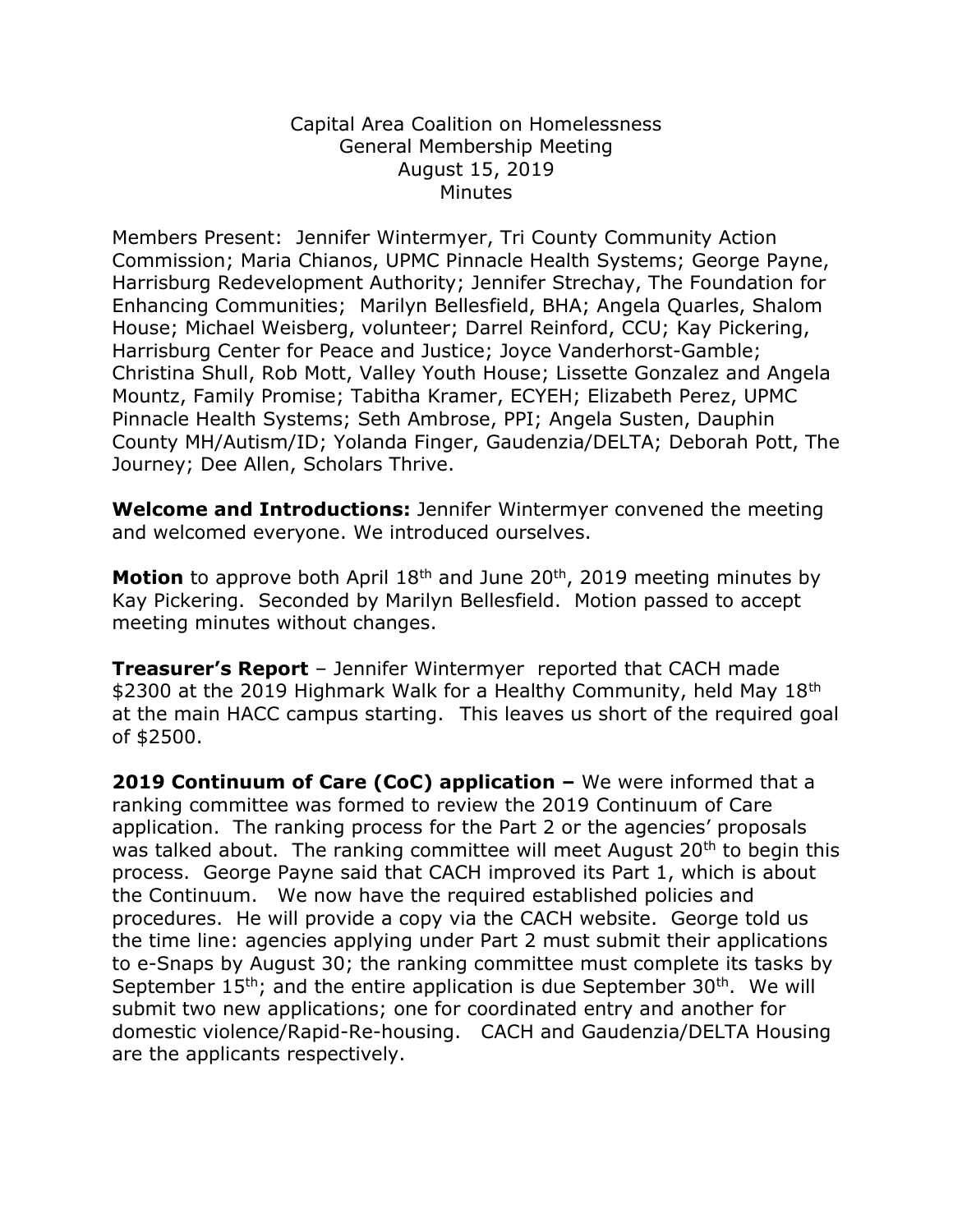**CCIMS –** Deb Ritchey reported on the upcoming data quality trainings. The team has worked at being efficient and effective in establishing HMIS data standards. Concentration is on compliance to the HMIS regulations and completeness, timeliness, accuracy and consistency. George Payne talked about the Systems Performance Measures covering October 1, 2017 to September 30, 2018 that had mixed results. Specifically we must improve in reporting the length of time clients are homeless (do exit assessments); get our clients mainstream benefits and employment (this measurement was lower in 2018) and even lower was our placement of clients into permanent supportive housing.

## **Committee Reports**

Public Information and Education – Jennifer Wintermyer told us that the committee developed a 2018 Annual Report. Bids are out for printing multiple copies for distribution.

Homeless Prevention – Maria Chianos said that Randie Yeager made another presentation before the committee. This month's discussion concerned prisoner's discharge policies. It was recommended that a mapping be done of the housing and homeless services in Dauphin County. Contact Helpline did this in York County. Kay Pickering told us about a public meeting was held by Capital Region Water (CRW) and the slated infrastructure upgrades necessary to our water system was discussed. Kay's point seemed to be the CRW does not assist people struggling to pay their water bills. Jennifer Wintermyer said that Community Action Commission is aware of this issue and met w/ representatives for resolution. Jennifer will follow up for such an approach.

Service Delivery/Data Collection – George Payne reported that three trainings were held last month on the Equal Access regulations, Family separation, and the Fair Housing Law and discrimination. Future trainings include the topics of domestic violence and homeless students' educational rights. Jennifer Wintermyer asked if we considered videotaping the trainings since they are re-occurring. Darrel Reinford told us that one of CCU's Rapid Re-housing programs would soon end. Retention went up.

Housing – Mike Weisberg welcomed people to attend the committee meetings held the third Tuesday at the Housing Authority of Dauphin County office in Steelton. A new 811 housing application will be submitted in September. The current 41 vouchers are moving and there are 108 people on the wait list. The committee worked on its section of the 2019 CoC application.